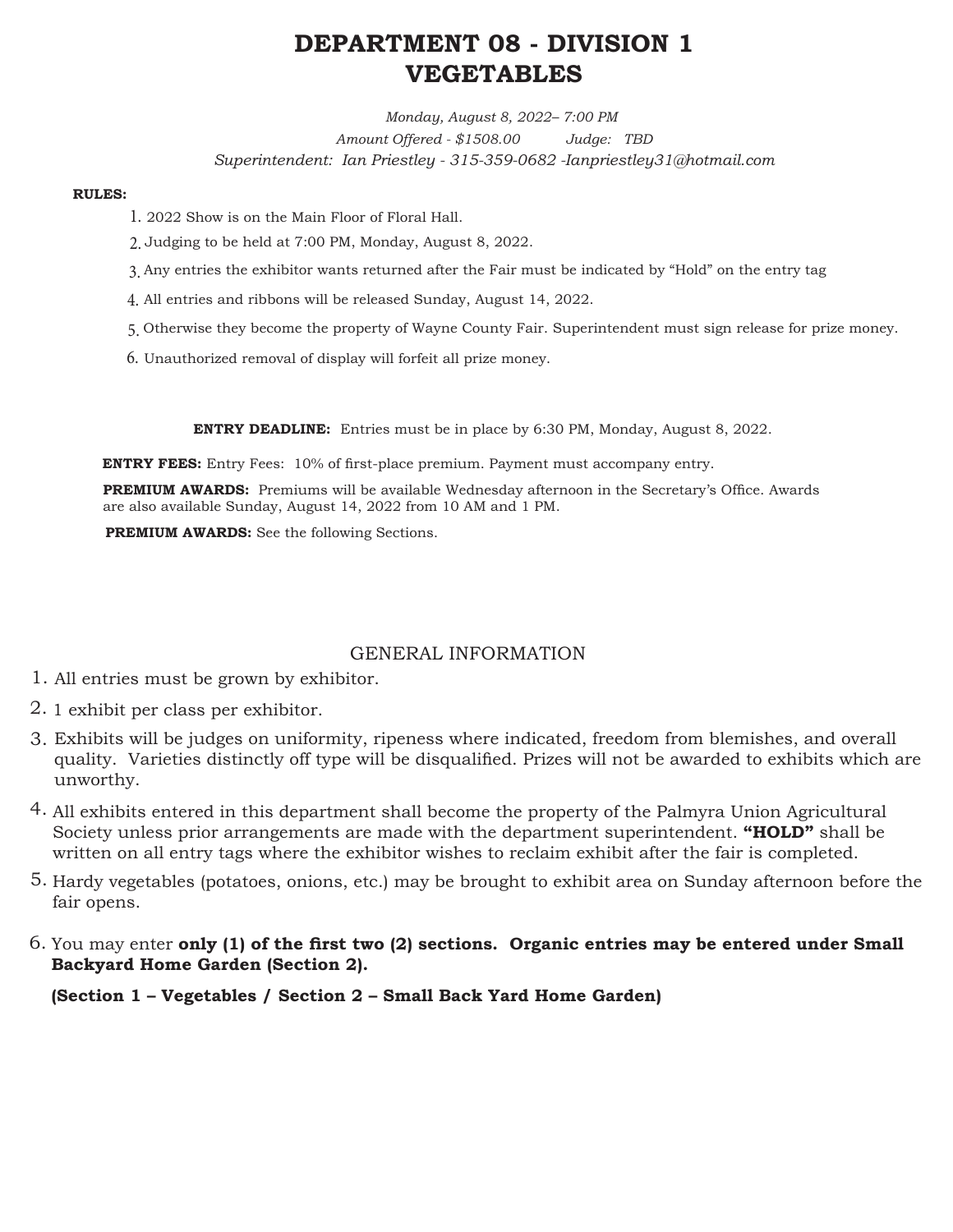# **DIVISION 1 - Vegtables**

# **SECTION 1 - VEGETABLES**

# **PREMIUM AWARDS: 1st \$5.00 2nd \$4.00 3rd \$3.00 4th \$2.00**

# **Best of Show – Vegetables – Rosette + \$10.00**

# Class:

- 1. Beans, snap, 12 pods of any green-podded variety, 1/4" stem on.
- $2.$  Beans, snap, edible condition, 12 pods of yellow-podded variety, 1/4" stems  $\mathop{\text{on}}$  . NO VISIBLE SEEDS.
- Beans, snap, edible condition, 12 pods of Kentucky Wonder, 1/4" stem on. NO VISIBLE SEEDS. 3.
- Beans, snap, edible condition, 12 pods of purple beans, ¼" stems on. NO VISIBLE SEEDS. 4.
- 5. Beets, 5 tops cut off to approx. 1 inch, clean, uniform, any garden variety, 1 inch to  $2\frac{1}{2}$  inches diameter. Trim tap root to  $1\frac{1}{2}$ .
- Broccoli, 1 head minimum 6" in diameter. 6.
- 7. Cabbage, 1 head, any Chinese variety (choy-type). Untrimmed, 3-4 wrappers leave on.
- Cabbage, 1 head, 3 to 4 pounds, any variety except kraut types. Untrimmed. 3-4 wrapper leaves on. 8.
- 9. Cabbage, 1 head, heavy, kraut type. Untrimmed. 3-4 wrapper leaves on.
- 10. Cabbage, 1 head, Savoy type. Untrimmed. 3-4 wrapper leaves on.
- Cabbage, 1 head, any red variety. Untrimmed. 3-4 wrapper leaves on. 11.
- Carrots, 5, any variety, 1" to 2½" diameter, tops cut off to approximately 1". No green shoulders. 12.
- Cauliflower, gold, 1 head, leaves cut just above head, any variety, 6" minimum diameter. 13.
- Cauliflower, purple, 1 head, leaves cut just above head, any variety, 6" minimum diameter. 14.
- 15. Cauliflower, white, 1 head, leaves cut just above head, any variety, 6" minimum diameter.
- 16. Celery, 1 plant, any variety.
- 17. Chard, white, 1 plant, roots off, any variety.
- 18. Chard, colored, 1 plant, roots off, any variety.
- 19. Collard Greens, 1 plant, roots off.
- $20.$  Cucumbers, 3 slicing, best market size 5" or longer. Not over 2" diameter. No yellowing.  $\frac{1}{2}$ " stems.
- 21. Cucumbers, 6 for dill pickles, 3-5", any pickling variety.  $\frac{1}{2}$ " stems.
- $22$ . Cucumbers, 12 under 3" long, for small pickles, any pickling variety,  $\frac{1}{2}$ " stems.
- 23. Egg Plant, white, 2 with  $\frac{1}{2}$  stem.
- 24. Egg Plant, small varieties, 2 with  $\frac{1}{2}$  stem.
- 25. Egg Plant, large, 2 with  $\frac{1}{2}$ " stem.
- 26. Endive, 1 plant, clean, roots off.
- 27. Garlic, Elephant variety, 3 bulbs.
- 28. Garlic, Soft variety, 3 bulbs.
- 29. Garlic, Hard variety, 3 bulbs.
- 30. Gourds, 1 large, not dried (ie: birdhouse, bottle or apple type).
- Gourds, 1 large, dried (ie: birdhouse, bottle or apple type). 31.
- 32. Gourds, 3 small decorative.
- 33. Kale, 1 plant clean, mature, roots off.
- 34. Kohlrabi, leaves trimmed. Tap root trimmed to1".
- Leeks, 3, large, trimmed. 35.
- 36. Lettuce, leaf variety, 1 plant, roots trimmed off.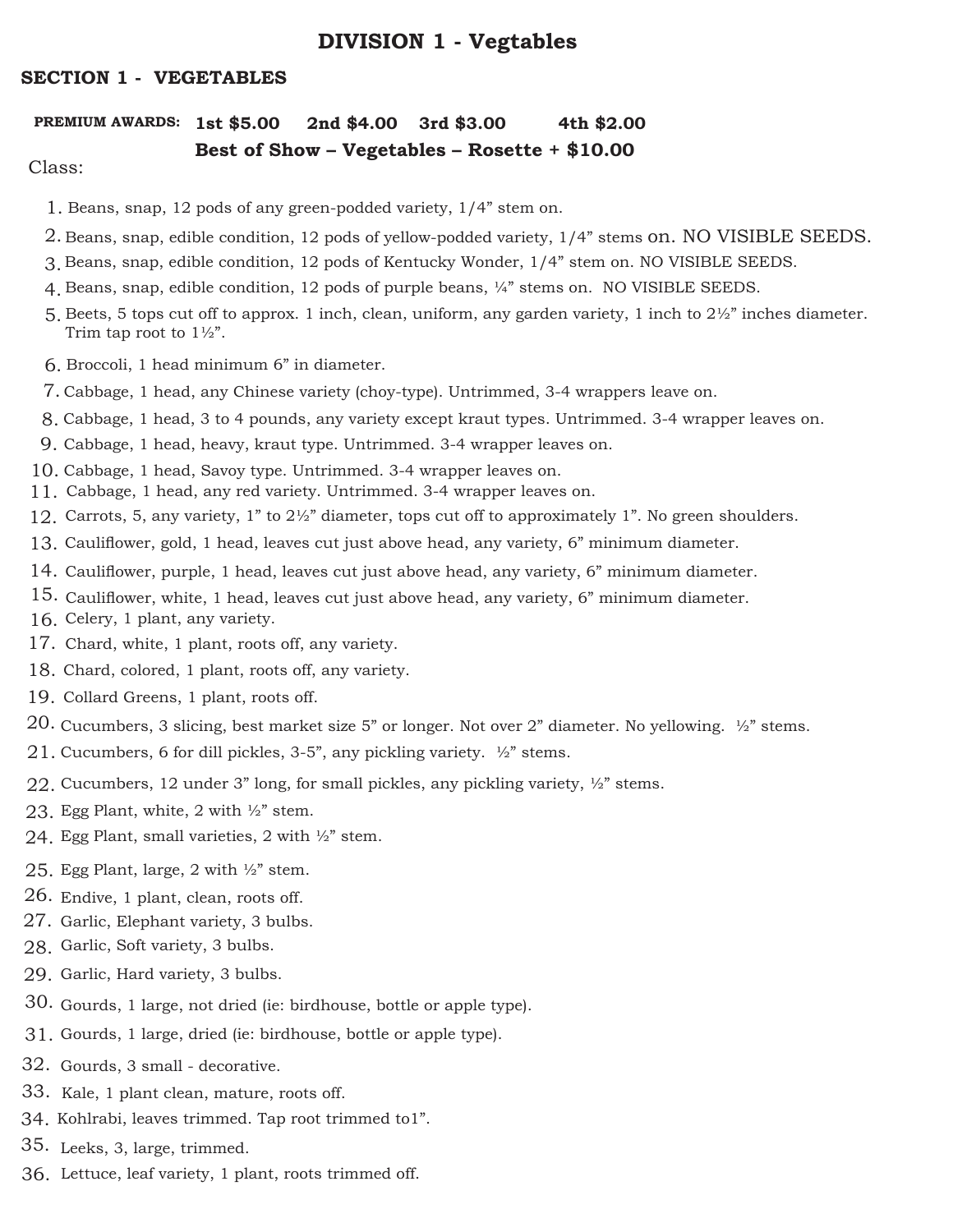# **DIVISION 1 - Vegtables**

- 37. Lettuce, head variety, 1 plant, roots trimmed off.
- 38. Melon, Honey Dew, any variety, 1 mature.
- 39. Melon, Musk, any variety, 1 mature, round, smooth.
- 40. Melon, Musk, any variety, 1 mature, round, deep ribs.
- $41.$  Mustard greens, 1 plant, roots off.
- Okra, 6, not over 3", stems on. 42.
- 43. Onions, 5, tops off, trimmed to 1", not peeled. Yellow Globe (round type). Top dried
- 44. Onions, 5, tops off, trimmed to 1", not peeled. Ebenezer (flat yellow type). Top dried.
- 45. Onions, 5, tops off, trimmed to 1", not peeled. Sweet Spanish or any other type. Top dried.
- 46. Onions, 5, tops off, trimmed to 1", not peeled, Red. Top dried.
- 47. Onions, (Scallions), bunching type, 5. Tops Not Trimmed.
- 48. Peas, 12 pods, any shucking variety.
- 49. Peas, 12 pods, any edible pod variety.
- Peppers, Bell, sweet, green, 3, any variety. ½" stem on. Same number of lobes on all 3. 50.
- Peppers, Bell, sweet, orange 3, any variety. ½" stem on. Same number of lobes on all 3. 51.
- $52$ . Peppers, Bell, sweet, purple 3, any variety.  $\frac{1}{2}$ " stem on. Same number of lobes on all 3.
- 53. Peppers, Bell, sweet, red, 3, any variety.  $\frac{1}{2}$ " stem on. Same number of lobes on all 3.
- Peppers, Bell, sweet, yellow, 3, any variety. ½" stem on. Same number of lobes on all 3. 54.
- 55. Peppers, Sweet long tapered, green, 3, any variety, ½" stem on.
- 56. Peppers, Sweet long tapered, orange, 3, any variety,  $\frac{1}{2}$  stem on.
- 57. Peppers, Sweet long tapered, red, 3, any variety. ½" stem on
- 58. Peppers, Sweet Lunch Box type, 5, any color or mixed colors.
- 59. Peppers, Hot, Ancho/Pablano type, 3, any variety. 1/2" stem on.
- $60$ . Peppers, Hot, Cayenne type, 3, any variety.  $\frac{1}{2}$ " stem on.
- $61.$  Peppers, Hot, Ghost type, 3, any variety.  $\frac{1}{2}$  stem on.
- 62. Peppers, Hot, Habanero type, 3, any variety.  $\frac{1}{2}$ " stem on.
- 63. Peppers, Hot, Jalapeno type, 3, any variety.  $\frac{1}{2}$  stem on.
- $64.$  Peppers, Hot, Any other (Pasilla type, Serrano type, Thai), 3, any variety,  $\frac{1}{2}$  stem on.
- 65. Pumpkin, 1 ripe, any field variety. With stem
- 66. Pumpkin, 1 ripe, any pie variety. With stem
- 67. Pumpkin, largest by weight, ripe. With stem.
- 68. Pumpkin, White, 1, large variety. With stem.
- 69. Pumpkin, Ornamental, Miniature, 3. With stems.
- 70. Radish, red, Pint basket.
- 71. Radish, white, Pint basket.
- 72. Rhubarb, 6 stalks.
- 73. Shallot, 5, tops trimmed.
- 74. Spinach, any variety, 3 plants, clean, roots off.
- Squash, summer, 3, not over 10" long, shells not hardened, yellow variety. (Straight neck). Stems on. 75.
- Squash, summer, 3, not over 10" long, shells not hardened, any green variety (Zucchini). Stems on. 76.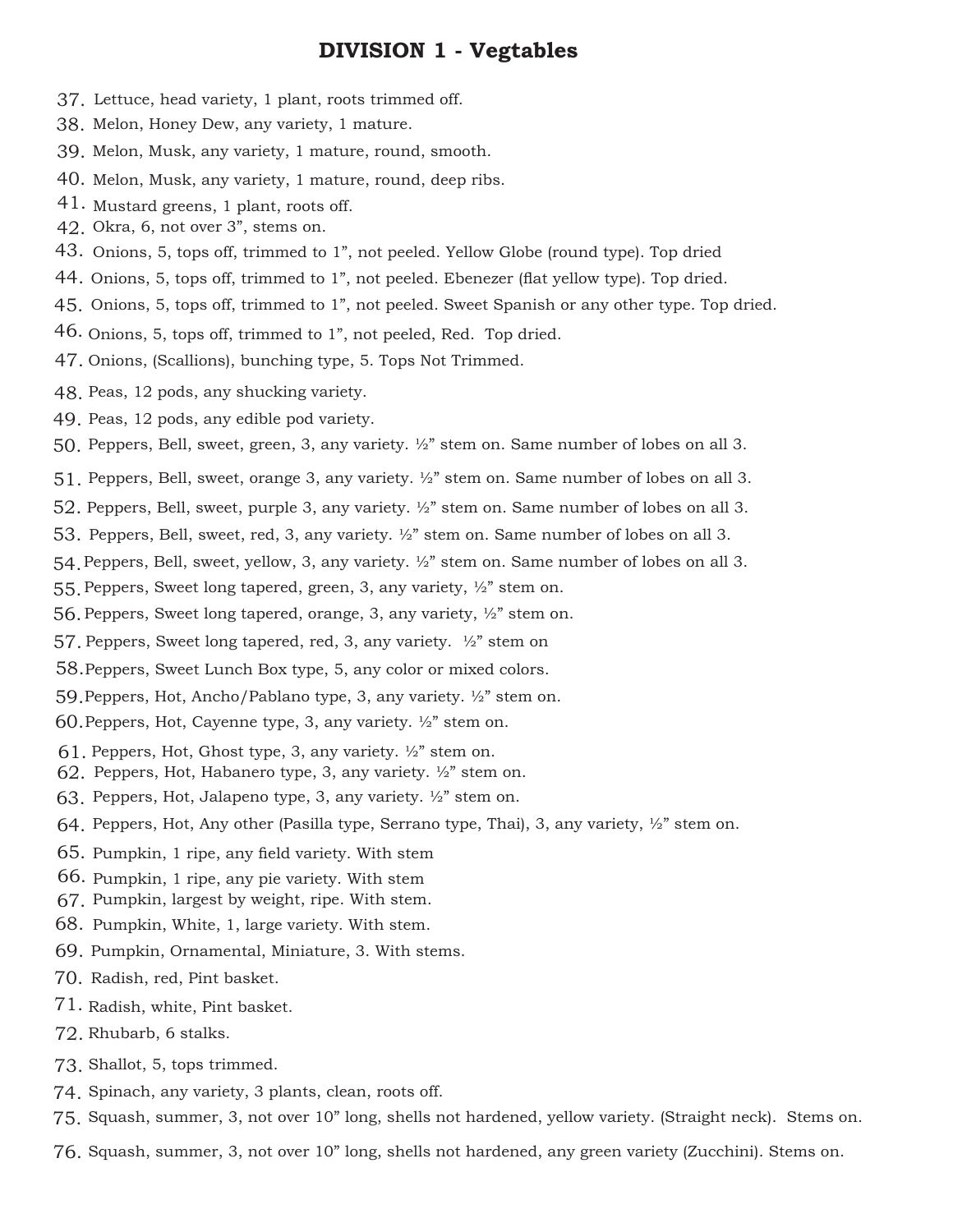# **DIVISION 1 - Vegtables**

- Squash, summer, 3, shells not hardened. Any other type (such as Eight Ball or Patty Pan). Stems on. 77.
- 78. Squash, Acorn type varieties, 2. Stems on.
- 79. Squash, Butternut type varieties, 2, mature. Stems on.
- Squash, Buttercup or Kobucha type varieties, 2, mature. Stems on. 80.
- Squash, Hubbard type, 1, mature. Stem on. 81.
- Squash, Spaghetti, 1, Ripe. Stems on. 82.
- $83.$  Sweet Corn, white, 5 ears, husks removed, any variety,  $\frac{1}{2}$  shank.
- 84. Sweet Corn, yellow, 5 ears, husks removed, any variety, 1/2" shank.
- 85. Sweet Corn, bicolor, 5 ears, husks removed, any variety, ½" shank.
- 86. Popping Corn, 5, husks pulled back and tied, any variety.
- 87. Tomatillo, 3, husks on. Stems on.
- 88. Tomatoes, green, 5, over 2" diameter, any variety, stems off.
- Tomatoes, ripe, 5, over 2" diameter, any variety, stems off. 89.
- 90. Tomatoes, ripe, 5, 2" in diameter, any variety, stems off.
- 91. Tomatoes, Roma type, ripe, 5, stems off.
- 92. Tomatoes, ripe cherry, 1 pint basket, 1" or less in diameter, any variety, stems off.
- 93. Tomatoes, ripe grape, 1 pint basket, 1" or less in diameter, any variety, stems off.
- 94. Tomatoes, plum, ripe, 1 pint basket, 1" or less in diameter, any variety, stems off.
- 95. Tomatoes, Heirloom variety, ripe, any size, 5, stems off.
- 96. Turnip, 3, tops trimmed to 1".
- 97. Turnip greens, 6 stems, tied in a bunch.
- Watermelon, 1, mature, any seeded variety, stems on. 98.
- Watermelon, 1, mature, any seedless variety, stems on. 99.

100. Miscellaneous, any other vegetable not listed. Up to (3) different entries per exhibitor may be entered in this class

# **SECTION 2 – SMALL BACK YARD HOME GARDEN (INCLUDES ORGANIC)**

- **Use same numbers for vegetables that are used in Section 1 but add H to the number.**  1.  **(ie: H-1 is Beans, H-16 is Celery). Classes will run H-1- H-90.**
- 2. Same rules used for judging as in Section 1.
- All entries will multiple stems should be tied. It is suggested entries be pit in water 3. to keep them fresh for judging. Containers will not be returned unless specified by **"HOLD"** on entry tag. Bulb or plant entries should be on a Styrofoam plate.

#### PREMIUM AWARDS: 1st \$5.00 **1st \$5.00 2nd \$4.00 3rd \$3.00 4th \$2.00**

# **Best of Show – Small Back Yard Home Garden – Rosette + \$10.00**

# **SECTION 3 – HERBS**

Class:

#### PREMIUM AWARDS: 1st \$5.00 **1st \$5.00 2nd \$4.00 3rd \$3.00 4th \$2.00**

# **Best of Show – Herbs – Rosette + \$10.00**

1. Basil, 1 plant, roots off.

- $2.$  Borage, 6 stems, 4" to 6" long.
- Chives, 12 stems, 8" to 10" long 3.
- Cilantro, 1 plant, roots off. 4.
- Dill, bunch of 3 seed heads, tied or in a transparent bag. 5.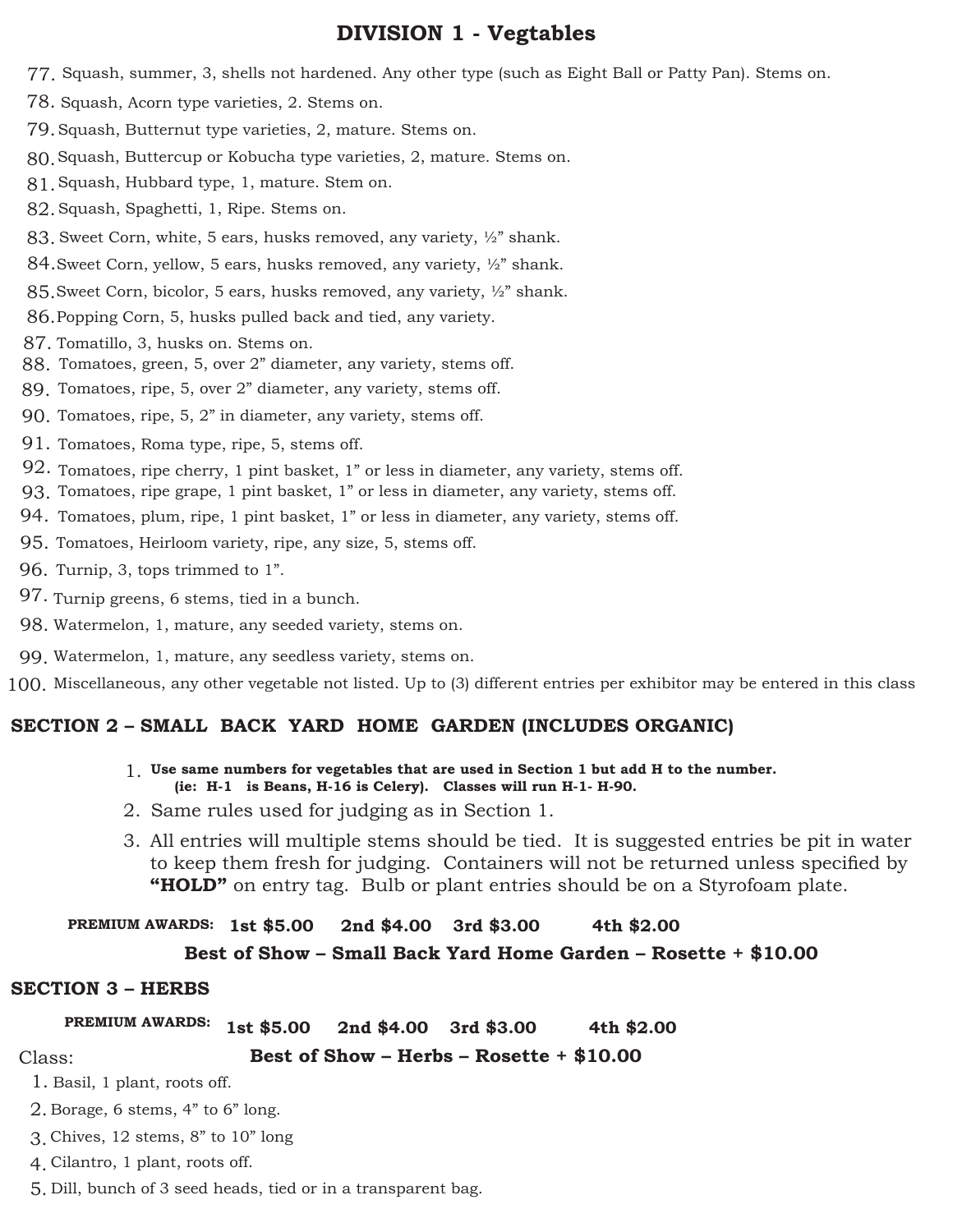# **SECTION 3 – HERBS**

#### Class:

- Fennel, 1 bulb, roots off. 6.
- Fennel, 6 stems, 4" to 6" long. 7.
- 8. Horseradish Root, 1 plant, top trimmed to 4" root as attached.
- Lemon Balm, 4" to 6" long. 9.
- Mint, 6 stems, 4" to 6" long 10.
- 11. Oregano, 6 stems,  $4"$  to  $6"$  long.
- 12. Parsley, 1 plant, roots off.
- 13. Rosemary, 6 stems, 4" to 6" long.
- 14. Sage, 6 stems, 4" to 6" long.
- 15. Thyme, 6 stems, 4" to 6" long
- Any other herb, identified, 6 stems, 4" to 6" long. 16.

# **SECTION 4 – 5# MARKET BAG – ONIONS**

**PREMIUM AWARDS: 1st \$10.00 2nd \$7.00 3rd \$5.00 4th \$2.00**

**Best of Show – Market Bag Onions– Rosette + \$10.00** Class:

5 lb. Market Bag Onions 1.

### **SECTION 5 – 5# MARKET BAG – POTATOES**

#### **PREMIUM AWARDS: 1st \$10.00 2nd \$7.00 3rd \$5.00 4th \$2.00**

#### **Best of Show – Market Bag Potatoes- Rosette + \$10.00**

#### Class:

5 lb. Market Bag Potatoes 1.

#### **SECTION 6 – POTATOES**

**PREMIUM AWARDS: 1st \$10.00 2nd \$7.00 3rd \$5.00 4th \$2.00 Best of Show Plate of 5 Tubers – Rosette + \$10.00**

### **PLATE OF 5 TUBERS, POTATOES**

Class:

- Any early variety, red, named. 1.
- 2. Any late variety, white, named.
- Any late variety, red, named. 3.
- Any late variety, white, named . 4.
- Fingerlings. 5.

#### **SECTION 7 – POTATOES - SMALL BACK YARD HOME GARDEN**

Classes are same are Section 6 with "H" added to class number.

**PREMIUM AWARDS: 1st \$10.00 2nd \$7.00 3rd \$5.00 4th \$2.00**

### **Best of Show Plate of 5 Tubers Small Back Yard Home Garden Potatoes – Rosette + \$10.00**